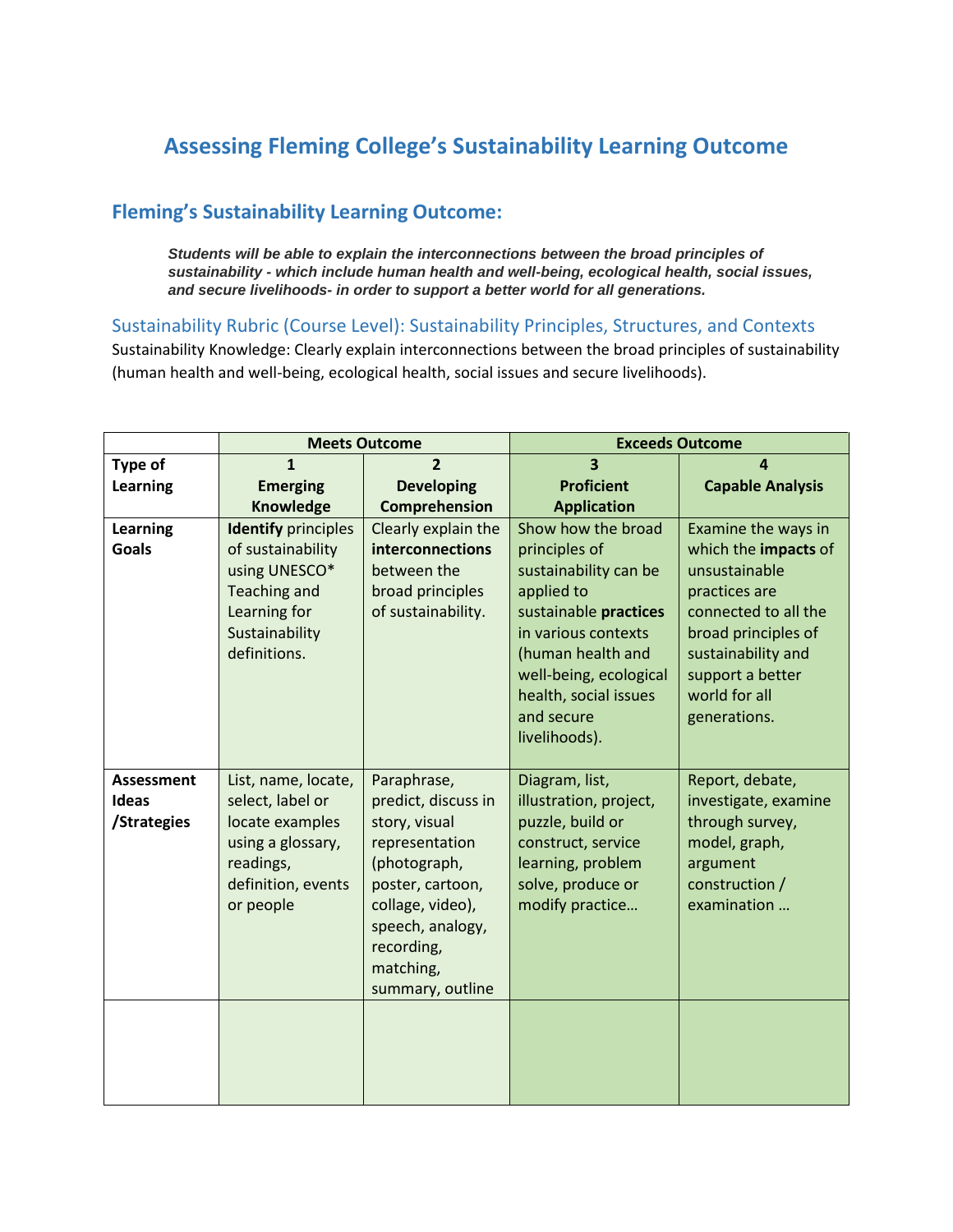| <b>Big Ideas</b> | Personal and<br>Social<br>Responsibility                                                                                                                                                                                                                                                                                                                                                                                                                                                                                        | Global Systems,<br>Global Learning,<br>Context &<br><b>Structures</b>                                                                                                                                                                                                                                                      | Applying Knowledge<br>to Field, Local and/or<br>Global Contexts,<br>Service Learning,<br>Experience,                                                                                                     | Sustainability<br>Communication,<br>Action, and<br>Reflection, Global<br>Citizenship                                                                                                                                                                                                                                                                                                                                                                                                                               |
|------------------|---------------------------------------------------------------------------------------------------------------------------------------------------------------------------------------------------------------------------------------------------------------------------------------------------------------------------------------------------------------------------------------------------------------------------------------------------------------------------------------------------------------------------------|----------------------------------------------------------------------------------------------------------------------------------------------------------------------------------------------------------------------------------------------------------------------------------------------------------------------------|----------------------------------------------------------------------------------------------------------------------------------------------------------------------------------------------------------|--------------------------------------------------------------------------------------------------------------------------------------------------------------------------------------------------------------------------------------------------------------------------------------------------------------------------------------------------------------------------------------------------------------------------------------------------------------------------------------------------------------------|
| <b>Context</b>   | <b>Ecological health</b><br>- deals primarily<br>with Natural<br>Systems and the<br>value of<br>Conservation<br><b>Social issues</b><br>(social/cultural<br>stability) - deals<br>primarily with<br>Social/Cultural<br>Systems and the<br>values of Peace<br>and Equity and<br><b>Political Systems</b><br>and the value of<br>Democracy<br><b>Economic</b><br><b>Systems</b> defined<br>by secure<br>livelihoods-and<br>the value of<br>Appropriate<br>Development<br><b>Human health</b><br>and well-being -<br>interconnects | <b>Making</b><br>interconnections<br>between Natural<br>Systems and the<br>value of<br>Conservation,<br>Social/Cultural<br>Systems and the<br>values of Peace<br>and Equality,<br><b>Economic Systems</b><br>and the value of<br>Appropriate<br>Development,<br><b>Political Systems</b><br>and the value of<br>Democracy. | Engagement<br>Demonstrate skills for<br>sustainability (e.g.,<br>project based<br>activities, case<br>studies, assignments,<br>reflections, etc.)<br>Resource links in<br>assessment questions<br>below. | Describe sustainable<br>practices (broadly or<br>within a vocation)<br>e.g., Indigenous<br>Perspectives, green<br>buildings, corporate<br>social and<br>environmental<br>responsibility<br>(including reporting<br>and accounting),<br>public health<br>programs,<br>environmental<br>protection initiatives,<br>locally grown<br>sustainable food,<br>social equity<br>programs, personal<br>consumer and<br>behavior choices etc.<br>Sample resource =<br><b>Green Citizen</b><br>http://thegreencitize<br>n.ca/ |
|                  | with all Systems                                                                                                                                                                                                                                                                                                                                                                                                                                                                                                                |                                                                                                                                                                                                                                                                                                                            |                                                                                                                                                                                                          |                                                                                                                                                                                                                                                                                                                                                                                                                                                                                                                    |

Some questions to help assess sustainability in your course or program…

- 1. At what level of learning are your students engaging with sustainability in your course? (Knowledge, Comprehension, Application, Analysis etc.)
- 2. What assessment strategies are you using to assess the sustainability outcome? (Identification, description, reflection, construction/creation, planning, reporting, debating etc.)
- 3. What associated principles and values are already part of your course assessment? (Indigenous Perspectives, Conservation, peace and equity, appropriate development, democracy, identity, commitment, communication, action, global citizenship, personal and social responsibility).
- 4. How do your assessments align with the course level sustainability outcome?
- 5. Have you considered how sustainability relates to Essential Employability Skills? (MTCU Linked Sustainability Defining Skills (Knibb 2012) [http://oucqa.ca/wp-content/uploads/2014/10/Neill-](http://oucqa.ca/wp-content/uploads/2014/10/Neill-3.15-3.45pm-Gerrard-Room-Handout-3-of-3.pdf)[3.15-3.45pm-Gerrard-Room-Handout-3-of-3.pdf](http://oucqa.ca/wp-content/uploads/2014/10/Neill-3.15-3.45pm-Gerrard-Room-Handout-3-of-3.pdf) )

*For more resources for Faculty, please visit the Office of Sustainability website at <http://flemingcollege.ca/services/office-of-sustainability>*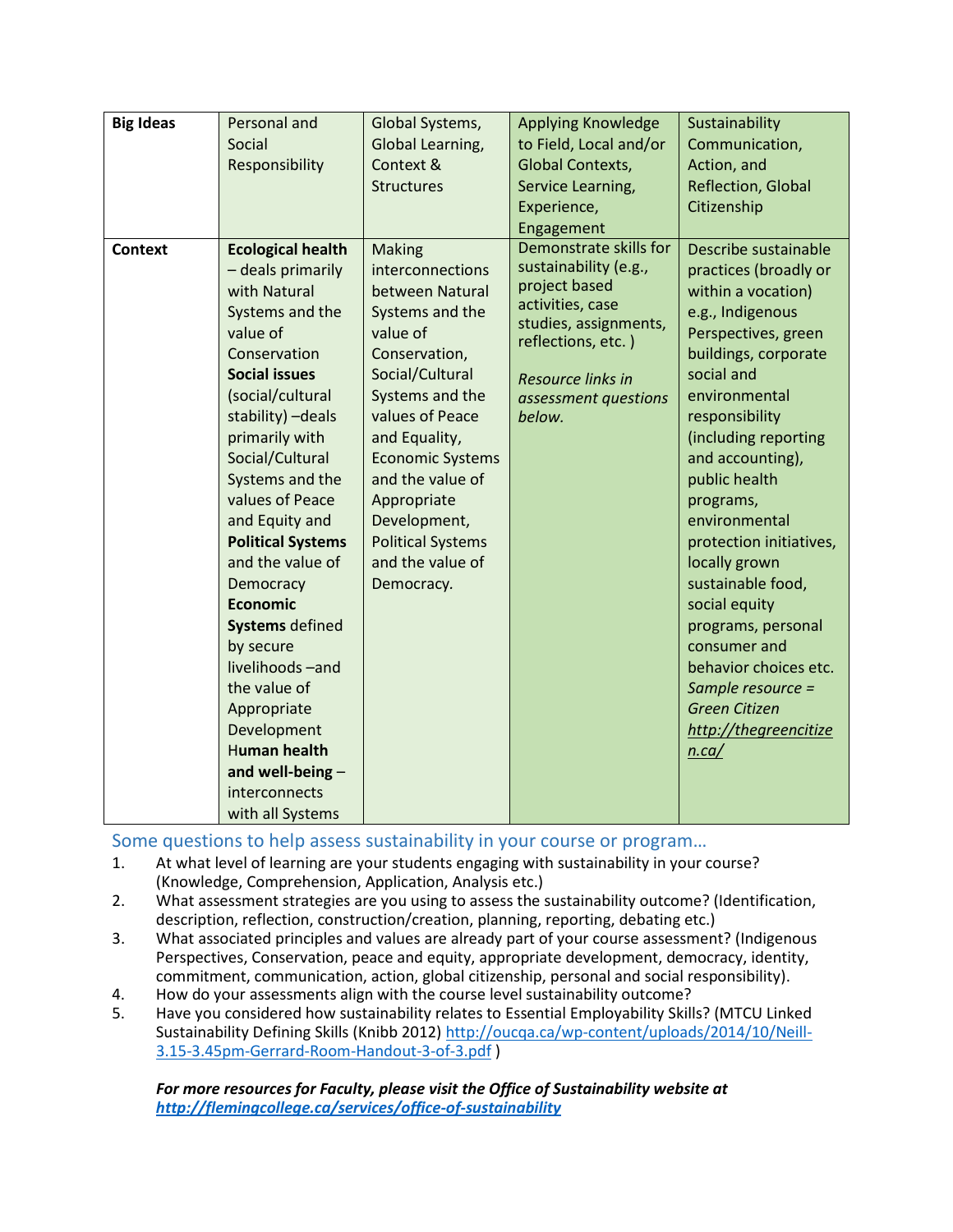## Glossary:

**Sustainability "Sustainability encompasses human and ecological health, social justice, secure livelihoods and a better world for all generations" - AASHE** (Association for the Advancement of Sustainability in Higher Education)

**Sustainability UNESCO Resources for Teaching and Learning for Sustainability -Interconnected Elements and Principles** 



**Natural Systems: Principle = Conservation:** which is needed to ensure that natural systems can continue to provide life support systems for all living things including the resources that sustain the economic system. **Social/Cultural Systems: Principle = Peace and Equity:** which results when people are able to live co-operatively and in harmony with each other and have basic needs satisfied in a fair and equitable way.

**Economic Systems: Principle= Appropriate Development:**  which is needed for people to be able support themselves in a long-term way. Inappropriate development ignores the links between the economy and the other systems.

**Political Systems: Principle =Democracy:** which provides ways for people to be able to have a fair and equal say over how natural, social and economic systems should be managed." *(UNESCO, 1997)*

**Service-learning:** Class appreciation of the discipline, and an enhanced sense of personal values and civic responsibility.

**Global Citizenship** combines the local and international as an educational outcome.

According to OXFAM, "A Global Citizen is someone who:

- is aware of the wider world and has a sense of their own role as a world citizen
- respects and values diversity
- has an understanding of how the world works
- is outraged by social injustice
- participates in the community at a range of levels, from the local to the global
- is willing to act to make the world a more equitable and sustainable place
- takes responsibility for their actions."

(OXFAM)